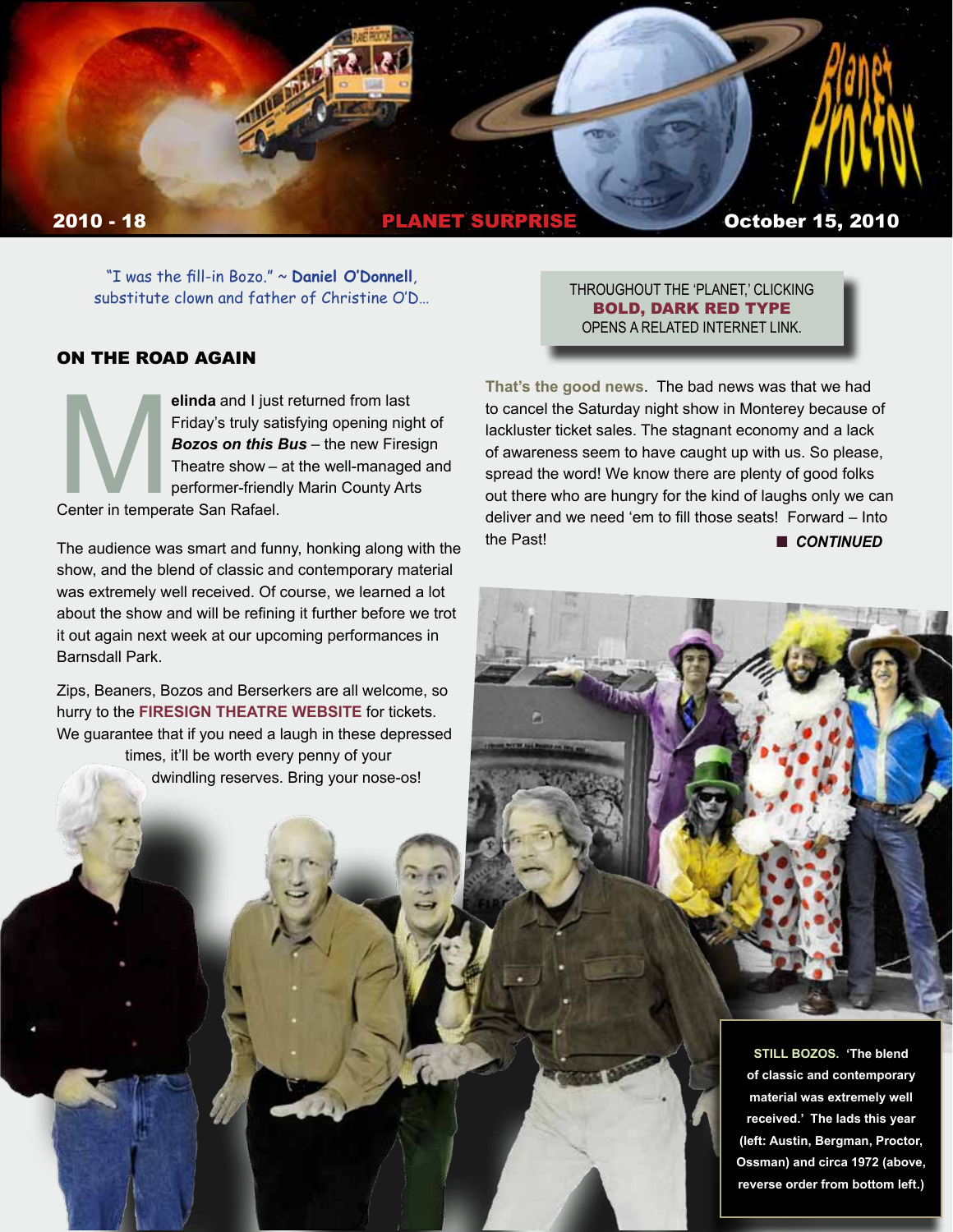"The trade of critic, in literature, music, and the drama, is the most degraded of all trades, and . . . has no real value. However, let it go. It is the will of God that we must have critics, and missionaries, and Congressmen, and humorists, and we must bear the burden." ~ **The Autobiography of Mark Twain**

#### DON'T RUB ME THE WRONG WAY

An atheist buys an ancient lamp at an auction, takes it home, and begins to polish it. Suddenly, a genie appears, and says, "I'll grant you three wishes, Master." The atheist says, "I wish I could believe in you."

The genie snaps his fingers, and suddenly the atheist believes in him. The atheist says, "Wow. I wish all atheists would believe this." The genie snaps his fingers again, and suddenly atheists all over the world begin to believe in genies.

"What about your third wish?" asks the genie. "Well," says the atheist, "I wish for a billion dollars." The genie snaps his fingers for a third time, but nothing happens.

"What's wrong?" asks the atheist.

The genie shrugs and says, "Just because you believe in me, doesn't necessarily mean that I really exist."

"Do you think we should drive a stake through his heart just in case?" ~ **Peter Lorre**  to Vincent Price at Bela Lugosi's funeral

#### DUMBOCRACY AT WORK AND PLAY

It flew around cyberspace at the speed of blight: "This October has **five Fridays**, **five Saturdays**  and **five Sundays all in one month**. It happens only once in 823 years." And, of course, it's not true. The blog at **Doug's Darkworld** summed it up best, when he wrote, "I was soon pounding my head on my keyboard in amazement and horror. Are the

average Internet readers so brain dead that they believe the most egregious garbage if they see it posted on a web site?"

Well, Duh! "Let's think about this," Doug continued. "A year can only start on one of seven days, so there are seven possible basic calendar years. Add leap years, and there are 14 basic calendars. Period. And one of those calendars only gets used every 823 years? How would that be possible? It's not, of course – all 14 calendars get cycled through regularly…"

"I read literally hundreds of people's comments…and maybe one percent...were of the 'that can't be right' variety. The other 99 percent of people who read it simply accepted it at face value. What the hell is going on here?" In fact, most people are now thoroughly programmed to accept "Argument from Authority," so if something comes up that reinforces their worldview, it must be true.

A recent article in *Newsweek* elaborates on the theme, which I have espoused relentlessly over the years right here. In "The Psychology of an Angry Electorate" by Sharon Begley, she elaborates on the motivations of the irate: propaganda engenders feelings of disenfranchisement and powerlessness which creates fear to fuel anxiety, leading to anger which reinforces the illusion of empowerment and is then magically projected onto one's perception of reality. Any challenge to that perception creates more anxiety and so must be avoided at all costs. Thus, one avoids objective reality but only will accept paradigms that reinforce a self-defensive worldview. Oh, hell. Just **READ IT** and decide for yourself – if you can!

"Fear makes strangers of people who would be friends."<br>
~ Shirley MacLaine<br>
~ Shirley MacLaine ~ **Shirley MacLaine**

#### YOU'RE FIRED

By now, everyone has heard about **Gene Cranick**'s Tennessee home being allowed to burn to the ground since he had failed to pay a \$75 "protection" fee, even though firefighters showed up to save his neighbor's field - but only the country's Progressives

**n** CONTINUED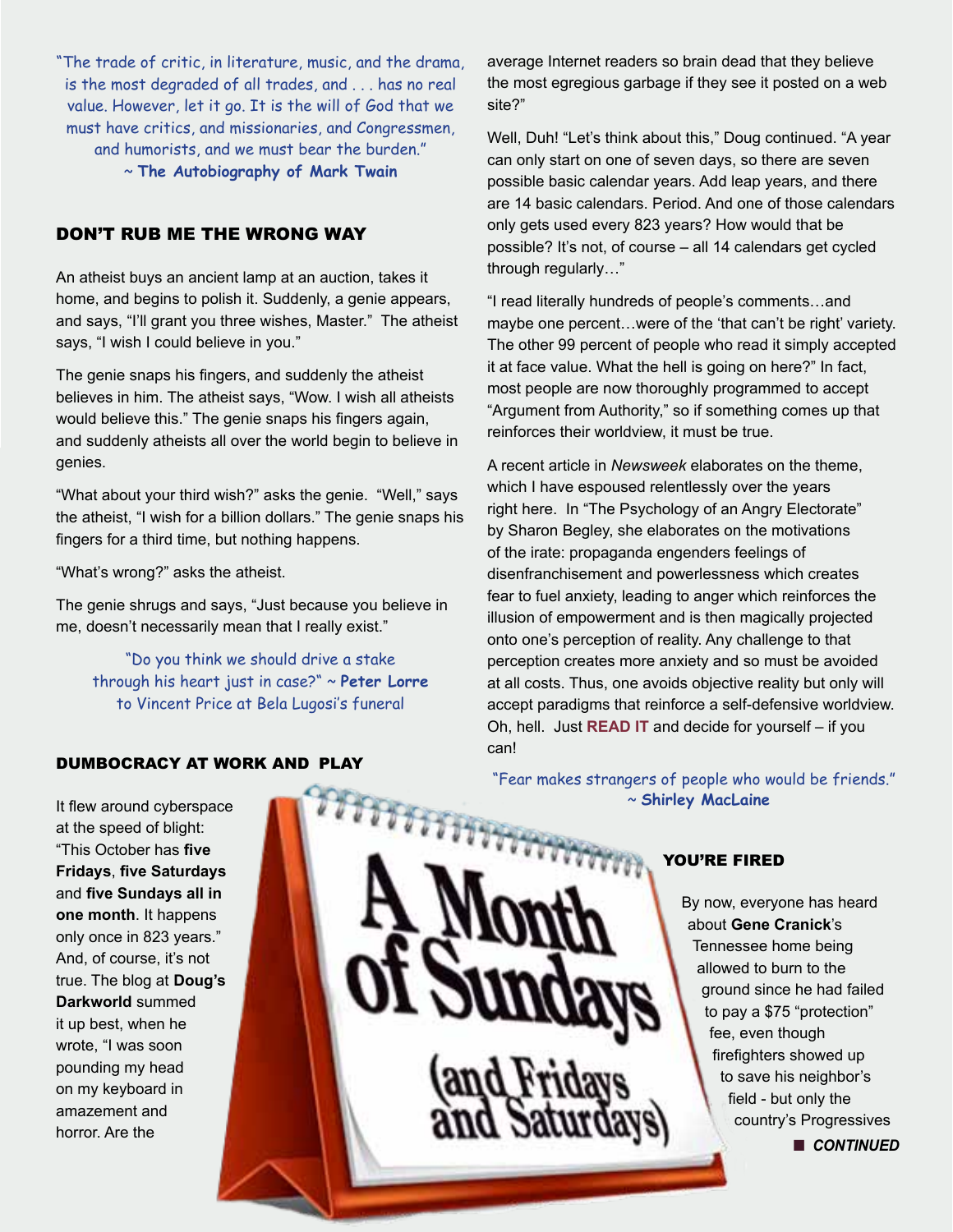seem to have gotten all fired up about it. As reported in **The Huffington Post**, even his offer to pay on the spot was rejected; and soon thereafter, his home was gone along with his three dogs and a cat. That's "petrocide" in my book!

MSNBC's **Keith Olbermann** called the sorry incident "Pay for Spray" and "a look now, into the America envisioned by the Tea Party." **ThinkProgress** adds, "There are currently two competing visions of governance in the US":

The conservative vision believes in the on-your-own society with an agenda that focuses on the well-being of the well off. The progressive view envisions a society that supports the aspirations of all people, regardless of their racial, religious, sexual or economic background.

The conservative ideal was on full frontal display in Obion County, Tennessee and "Compassionate" Conservatives like hyper Christian hypocrite Glenn Beck actually mocked the Cranick family on his radio show, as did most bloviating right wing mock patriotic parrots. **LOOK OUT FOLKS**. It's coming…

> "I know only that what is moral is what you feel good after and what is immoral is what you feel bad after." ~ **Ernest Hemmingway**

#### HANGOVER 3

One afternoon a gent woke up with a terrific hangover and no memory of the party he attended or how he got home. "Gawd," he thought, "I hope I didn't totally embarrass myself last night."

The notion that he had done something idiotic gnawed at him until at last he drove to the site of the party and rang the doorbell, and the hostess answered the door.

"Sorry to disturb you," he began. "I was at your party last night and had a few too many. I don't remember much about the evening; I hope I didn't do anything stupid. If I did, I want to apologize. But all I can remember is something about a gold toilet seat."

The hostess stared at him for a moment, then turned and called into the house, "Roger, here's the guy who took a crap in your tuba."

"Time sneaks up on you like a windshield on a bug." **~ Actor John Lithgow**

### TONY, WE HARDLY KNEW YE

Most fans know that the late **Tony Curtis** was born

**IN BASE CLEF. Our 'Hangover' hero hits a low note.**

"Bernie Schwartz" but he originally changed his name to "Anthony Curtis" because, as **Eddie Deezen**, master of all things trivial, explains, "The 'Anthony' came from his favorite

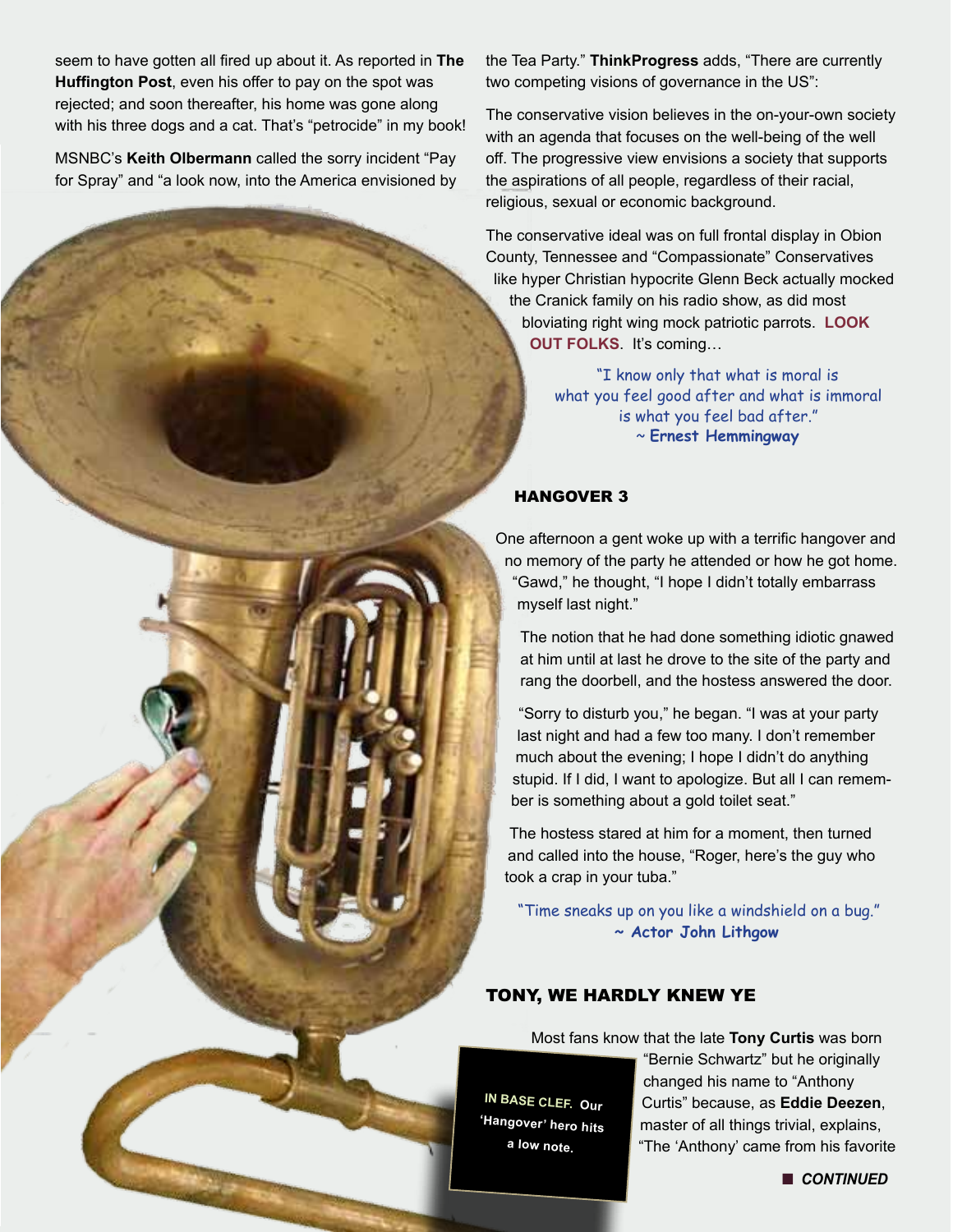

novel *Anthony Adverse* and the "Curtis" was in honor of a favorite family relative.

Other little known facts: his voice as "Josephine," his drag character in *Some Like it Hot* was actually dubbed by voice-over actor **Paul Frees** because "Tony had a hard time keeping his voice high-pitched for an entire take."

He was also terrified of flying and "unsuccessfully tried hypnosis to cure his phobia. **Jerry Lewis** recalled being on a flight with Tony and having the actor dig his

hand into Jerry to cope with his fear for the entire flight."

Finally, "Tony was the inspiration for **Elvis Presley**'s famous jet black, slicked back haircut with the forelock curl dangling over the brow. He loved playing the flute and was an accomplished flute player."

"As a well-spent day brings happy sleep, so a life well-spent brings happy death." ~ **Leonardo da Vinci**

#### GOOD NEWS

The good news this week? Although **Gov. Schwarzenegger** opposes Proposition 19, which would legalize the recreational use of marijuana, he offered a concession in signing a bill that would downgrade possession of an ounce or under from a misdemeanor to an infraction.

Written by San Francisco's Democratic Sen. Mark Leno, SB 1449 would prevent marijuana-related cases from going to court in time-consuming

> **BUDDHA's iPHONE Serenity . . . Wisdom . . . Compassion . . . and . . . unlimited weekend minutes.**

and expensive jury trials although it would retain a fine of up to \$100 without any jail time. "Notwithstanding my opposition to Proposition 19, however, I am signing this measure because possession of less than an ounce of marijuana is an infraction in everything but name," Schwarzenegger wrote.

Not surprisingly, **Dale Gieringer**, director of **California NORML**, which supports legalization, praised the governor. "Gov. Schwarzenegger deserves credit for sparing the state's taxpayers the cost of prosecuting minor pot offenders," Gieringer said. "Californians increasingly recognize that the war on marijuana is a waste of law enforcement resources." It is indeed, a war on the people.

> "When you forgive, you in no way change the past, but you sure do change the future." ~ Radio host **Bernard Meltzer**

#### SEVEN WAY SEX

Someone who won't be voting for ex-witch **Cathleen O'Donnell** wrote that there are **seven kinds of sex**: The first is called - **SMURF SEX** and happens when you fall for someone and you have sex until you're both blue in the face.

The second kind of sex is called **KITCHEN SEX**. This is when you've been with your partner for a short time and you are still so needy you'll do it anywhere, even in the kitchen.

> The third kind of sex is called **BEDROOM SEX**, which is when you've been together for a while and sex has become so routine that you only do it in the bedroom.

> The fourth kind of sex is called **HALLWAY SEX** and comes after you've been with your partner for too long so when you pass each other in the hallway you both say "Screw You!"

The fifth kind of sex is called **RELIGIOUS SEX**, since you get "Nun in the morning, Nun in the afternoon and Nun at night." This inevitably leads to:

The sixth kind of sex, or